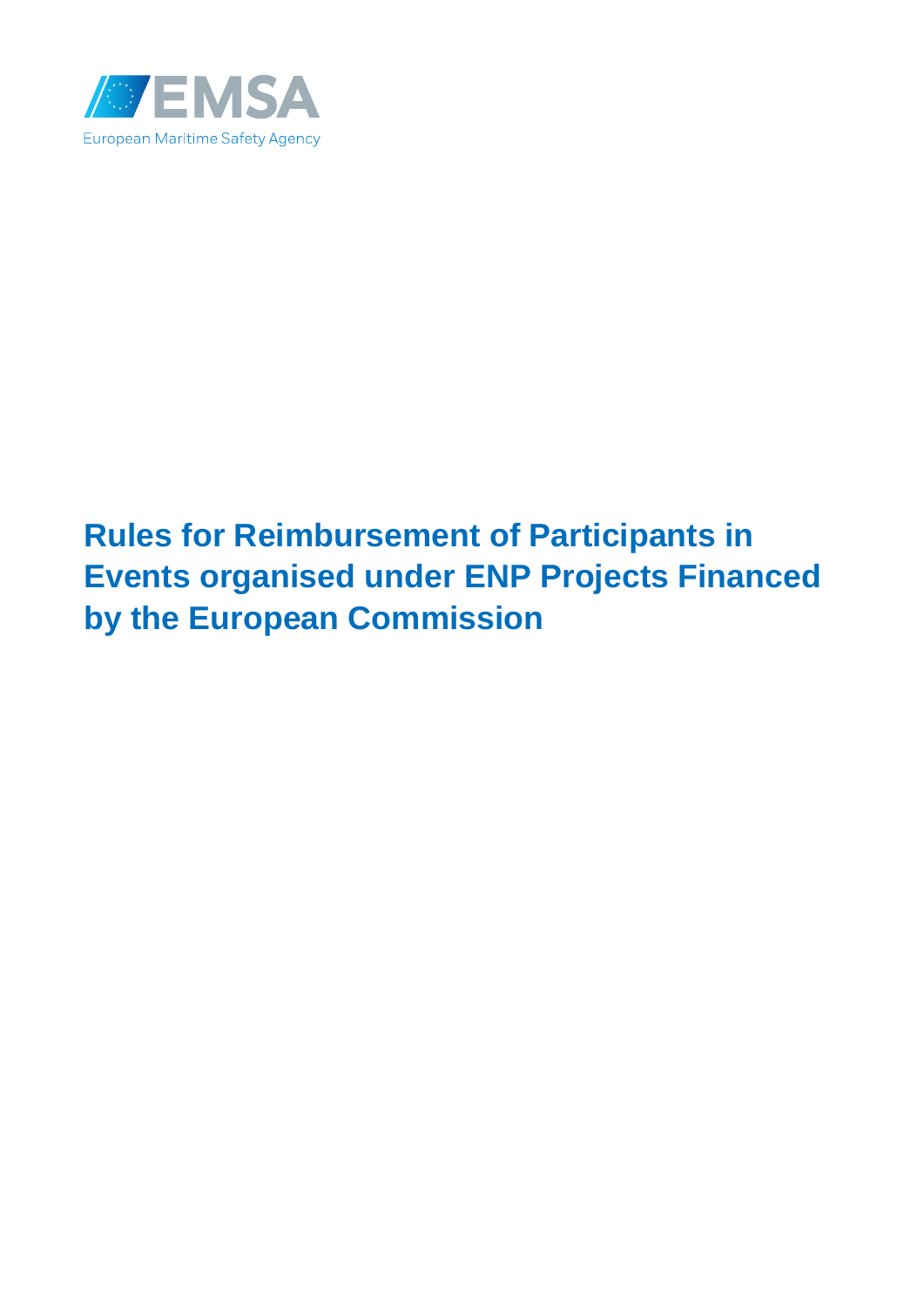# **Table of Contents**

| $\mathbf 1$ |  |
|-------------|--|
| 2.          |  |
|             |  |
|             |  |
|             |  |
|             |  |
|             |  |
|             |  |
|             |  |
|             |  |
| 3.          |  |
|             |  |
|             |  |
|             |  |
|             |  |
|             |  |
| 4.          |  |
| 5.          |  |
|             |  |
|             |  |
|             |  |
|             |  |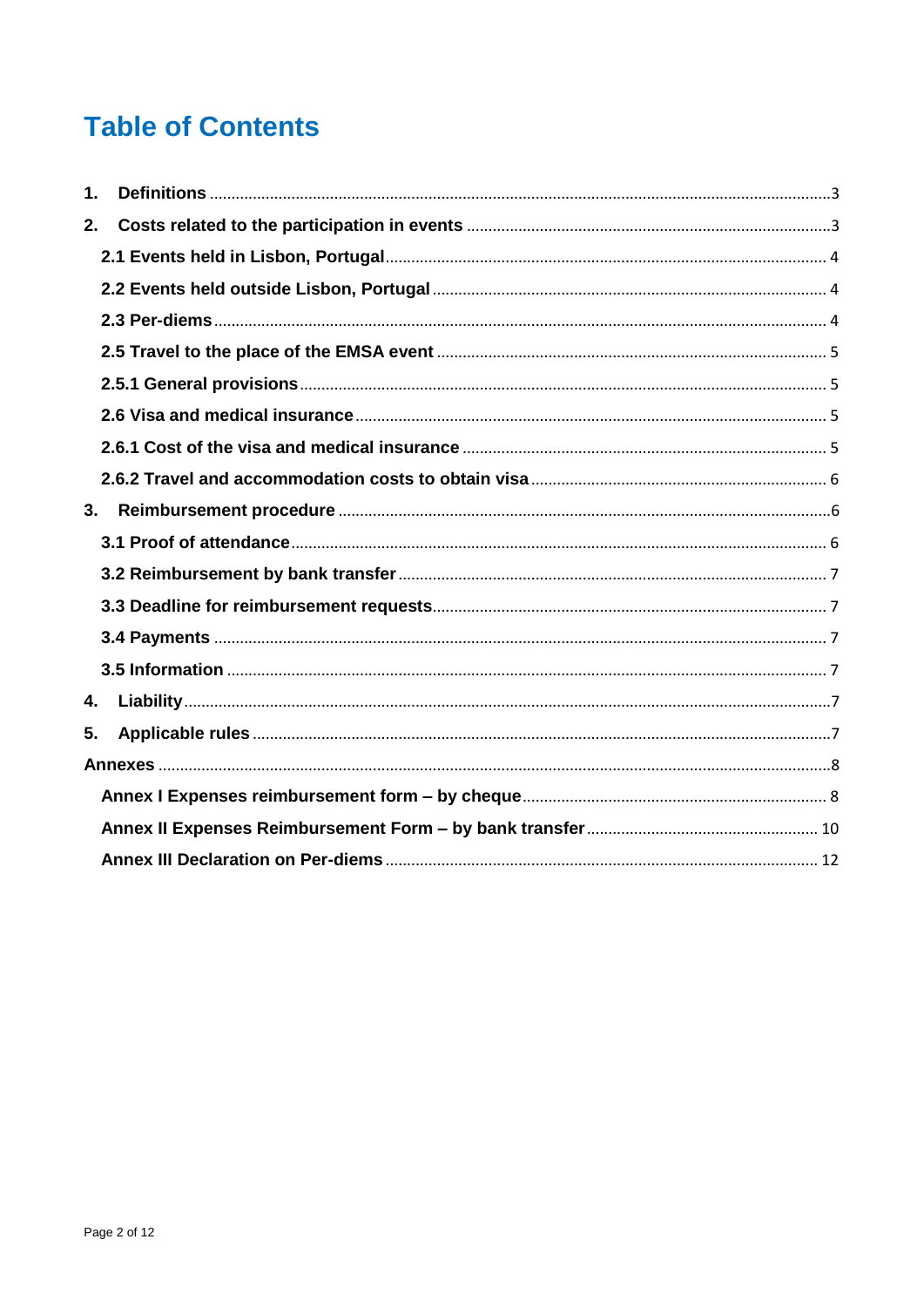# <span id="page-2-0"></span>**1. Definitions**

**Participants** are persons invited by EMSA to participate in events organised in the framework of the European Neighbourhood Policy (ENP) countries projects. Participants shall be designated (in view of their particular function or expertise) by the relevant governmental administrations of the ENP beneficiary countries.

**Speakers** are participants<sup>1</sup> who are invited by EMSA to deliver lectures and/or otherwise share their expertise with other participants at the events organised in the framework of the ENP countries projects. Speakers shall be selected in view of their particular function or expertise and regardless of their country of origin.

**Force majeure** shall mean any unforeseeable, exceptional situation or event beyond the control of EMSA or the participant not attributable to error or negligence on their part or on the part of the nominating authorities that prevents them from attending or holding an EMSA event or fulfilling any related obligation which could not have been avoided by the exercise of due diligence

**EMSA events** are trainings, meetings, workshops, seminars and other events organised by EMSA.

**Place of departure** is the address to which the invitation from EMSA has been sent. If the invitation was sent by electronic means, the place of employment of the participant is considered as the place of departure. In any case the departure airport or place of residence shall be communicated by the focal point and included in the reply to the request for nominations.

**Overnight stay** is every occasion when the participants need to spend the night at the place where the meeting is held. The night spent travelling shall not be considered an overnight stay unless it involves a time-lapse of at least 6 hours between flights during the night.

# <span id="page-2-1"></span>**2. Costs related to the participation in events**

Participants in events are entitled to:

- 1. Per-diems per each overnight stay (covering all local expenses like accommodation, meals and local transport);
- 2. Return by plane/train/bus/car from the place of departure to the place of the EMSA event;
- 3. Reimbursement of the visa costs and related medical insurance;
- 4. Reimbursement of costs incurred in the process of obtaining entry and/or transit visa such as travel and accommodation;
- 5. Transfer from/to the airport on departure/arrival in case the distance from the place of residence or place of employment to the airport exceeds 50 km (one way).

 $\overline{\phantom{a}}$ 

<sup>&</sup>lt;sup>1</sup> Unless specified otherwise all references to participants shall be applicable to speakers as well.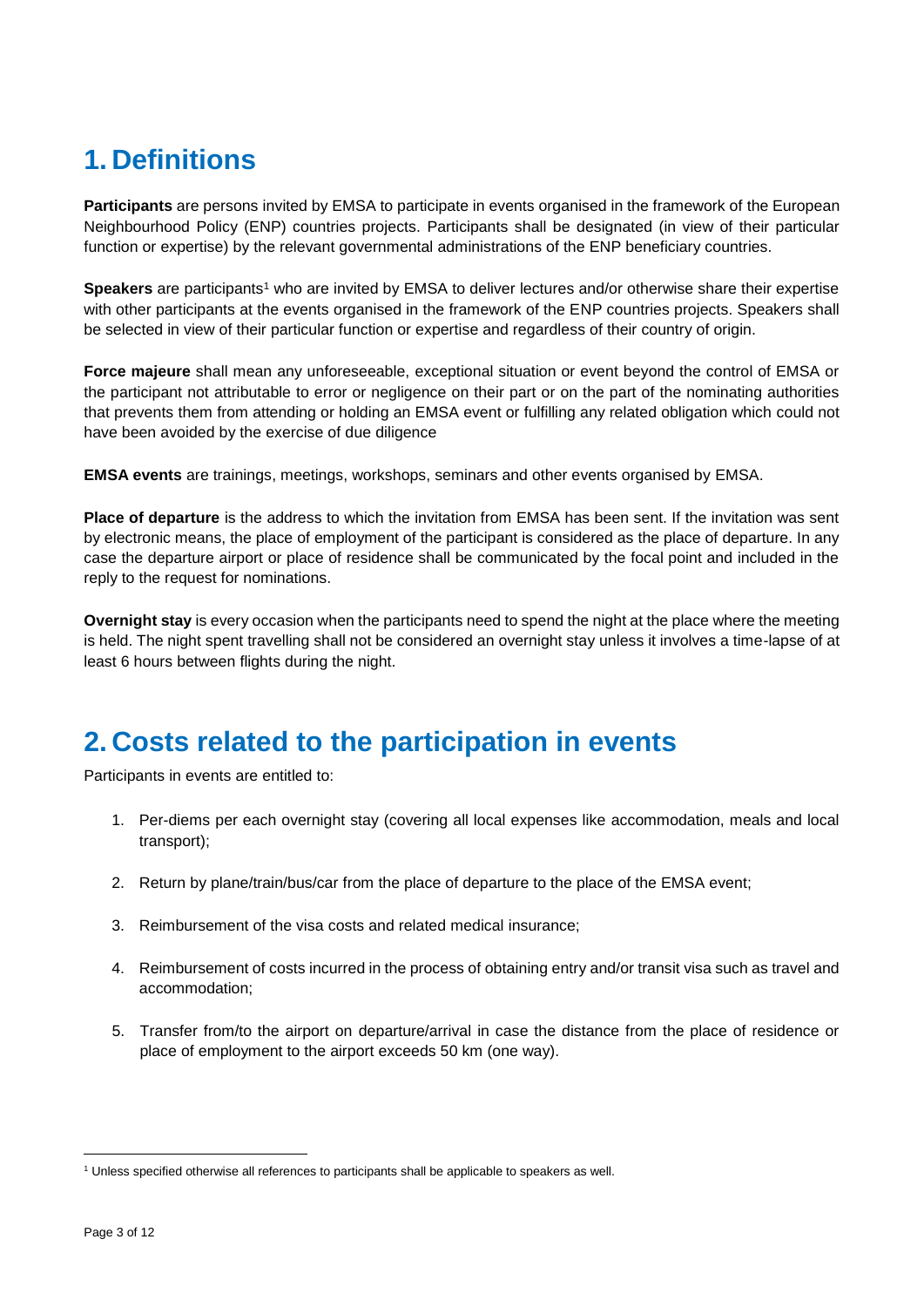The above entitlements are applicable provided that the participants have registered to the event or confirmed their attendance in writing following a written invitation by EMSA.

The expenses are reimbursed provided that the participants are not in receipt of a similar reimbursement or allowance from any other organisation or person in connection with the same event. Participants (or their nominating authority) shall repay EMSA any sum paid in error and return any advanced reimbursement of eligible costs which have proven not due<sup>2</sup>.

#### <span id="page-3-0"></span>**2.1 EVENTS HELD IN LISBON, PORTUGAL**

#### **2.1.1 Participants and Speakers from ENP Beneficiary Countries**

The reimbursement of eligible costs shall be made during the first days of the event following the submission of a duly completed and signed Expenses Reimbursement Form (Annex I) and if all supporting documents are in order. The reimbursement is made by cheque payable by a bank indicated by EMSA.

#### **2.1.2 Speakers from outside ENP Beneficiary Countries**

The reimbursement of eligible costs shall be made after the event according to Point 3.2.

#### <span id="page-3-1"></span>**2.2 EVENTS HELD OUTSIDE LISBON, PORTUGAL**

The reimbursement of eligible costs shall be made after (or in limited cases before) the event by bank transfer in Euro to the participant's designated bank account according to Point 3.2.

If the nominating authority<sup>3</sup> deems that the attendance of the participant to the event is dependent on an advance payment of the per-diems, a written request in this sense shall be made by the nominating authority at least 10 working days before the event start date. The per-diems will then be paid to the participant's bank account before the start date of the event, provided that the Legal entity form, Bank account form and Declaration on Per-diems (Annex III) have already been sent to EMSA, duly filled in, signed and meeting all the requirements.

#### <span id="page-3-2"></span>**2.3 PER-DIEMS**

Per-diems are provided to participants in order to cover all the local expenses related to their participation in the events organised in the framework of the ENP Projects.

Per-diems are paid as flat-rate amounts for every overnight stay necessary for the purposes of the event and cover accommodation (if applicable), meals and local transport (bus, tram, metro, taxi, parking, public transport transfer to/from the airport or between airport terminals, etc.).

The applicable per-diem rates are those published at the European Commission, Europe Aid Development and Cooperation Office [website](https://ec.europa.eu/europeaid/work/procedures/implementation/per_diems/index_en.htm_en) on the first day of the EMSA event.

The latest published rates at the date of the first event day will apply.

 $\overline{\phantom{a}}$ 

 $^2$  In cases when participant/s have been paid per-diems in advance but did not attend the event for whatever reason, which cannot be considered a *force majeure*.

<sup>&</sup>lt;sup>3</sup> Project's focal point or his/her alternate.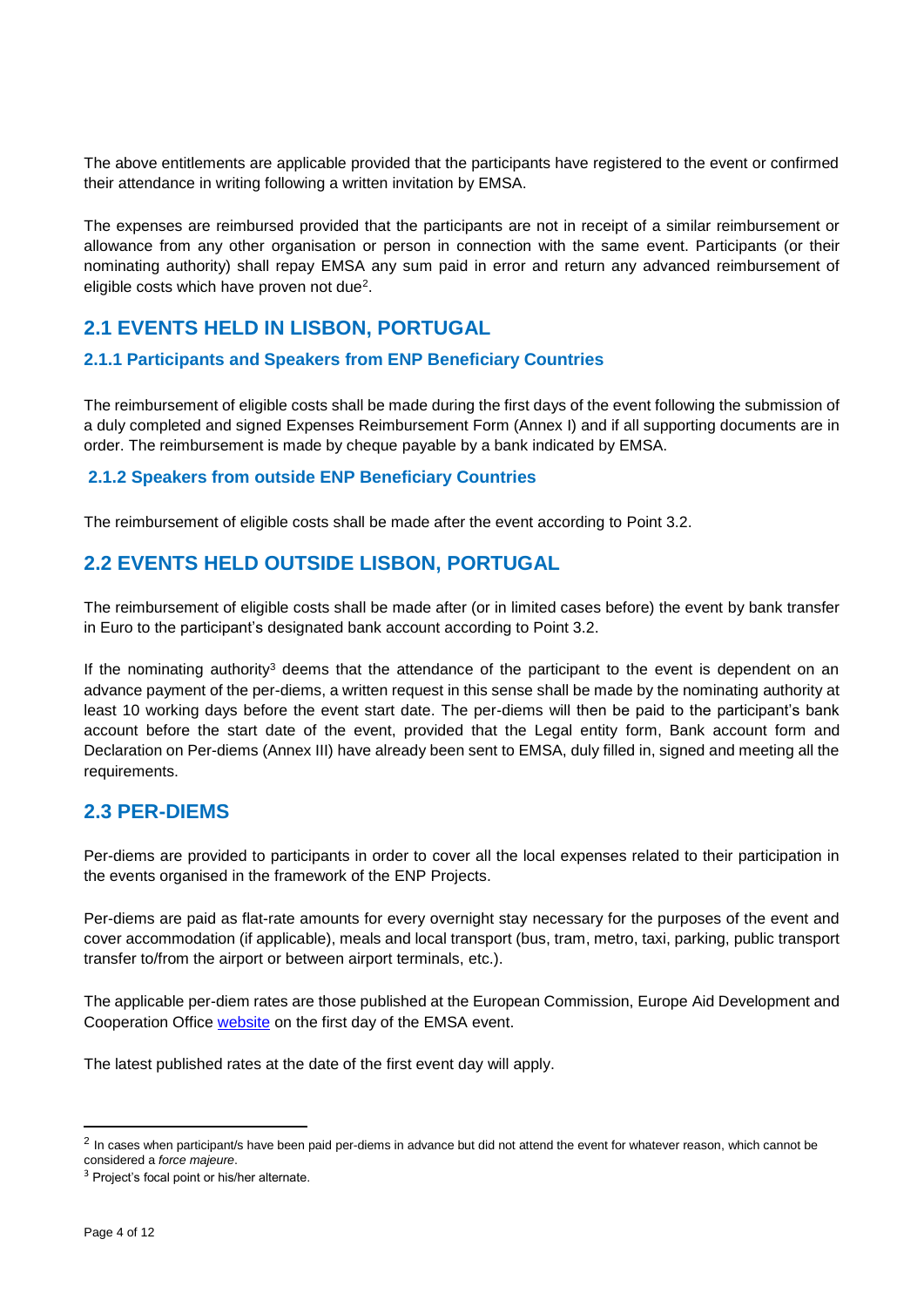#### **2.4 Accommodation**

Accommodation may be booked either by the participant/s themselves or by EMSA. When the accommodation is booked and paid directly by EMSA, the participants will be provided with a hotel voucher corresponding to the necessary overnights related to the event. In such cases the amount corresponding to the price of the accommodation paid by EMSA will be subtracted from the per-diem.

Would participants wish to extend their stay, they shall be responsible for arranging and paying for the additional overnights.

When the accommodation is booked and paid by the participants, they shall receive a full per-diem payment for the necessary overnights related to the event.

## <span id="page-4-0"></span>**2.5 TRAVEL TO THE PLACE OF THE EMSA EVENT**

#### <span id="page-4-1"></span>**2.5.1 GENERAL PROVISIONS**

The travel ticket(s) for the participants are paid by EMSA either through a direct booking/payment or through reimbursement:

- a) When the tickets are booked and paid by EMSA, EMSA will provide the participant with return flight ticket for the journey between the airport indicated in the nomination sent by the relevant authority and the place where the EMSA event is held ("regular route"). The travelling dates will be in accordance with the dates of the event. The flights shall not be changed by the participants without prior approval by EMSA. Any costs due to change of flight(s) without prior approval by EMSA shall be borne by the participant.
- b) If a participant must take a different route and/or different itinerary for personal reasons ("exceptional route"), he/she may do so by booking and paying for the flight or other tickets him/herself, after the approval of EMSA.
- c) When the flight or other tickets have been booked by the participant, they will be reimbursed for the expenses incurred upon presentation of relevant invoices/receipts and shall be limited to the costs for the regular route. The price of the regular route is obtained by EMSA and communicated to the participant at the time of prior approval of the exceptional route by EMSA. Extra costs (e.g. credit card fees, SMS confirmation, seat reservations, transport of necessary luggage, supplements for highspeed trains, travel agency fees) up to a maximum amount of EUR 40.00. The reimbursement will in no case exceed the actual price paid by the participant. The reimbursement of these costs will be done according to Point 3.2.

Regardless of the mode of payment, EMSA shall cover travel costs to reach the airport(s) if the distance covered exceeds 50 km and the costs incurred are not covered by the per-diems (i.e. involve international travel). The reimbursement shall be at the rate of EUR 0.28 per km (calculated on the basis of an online map calculation, namely Google Maps, option "by car").

## <span id="page-4-2"></span>**2.6 VISA AND MEDICAL INSURANCE**

#### <span id="page-4-3"></span>**2.6.1 COST OF THE VISA AND MEDICAL INSURANCE**

Once their participation is confirmed the participants shall ensure that they are in possession of the necessary entry and/or transit visa to reach the place of the EMSA event. Upon the participant's request EMSA will contact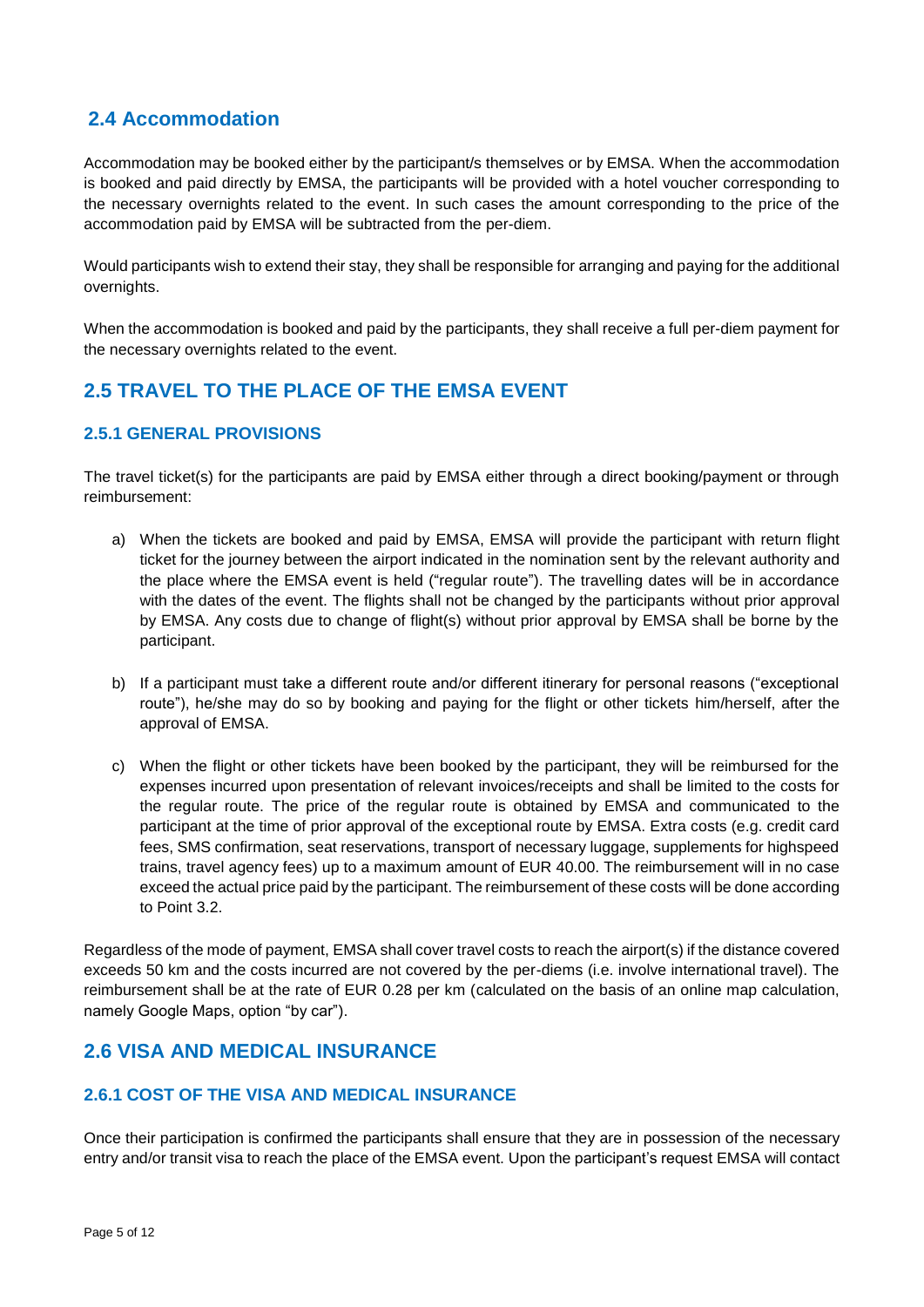the relevant Embassy(ies) in order to facilitate the issuance of the visa. The cost of the visa and the related medical insurance shall be reimbursed only upon sending an electronic copy of the receipt or invoice related to the visa application and the medical insurance.

The visa and the related medical insurance shall cover the necessary travel days and the EMSA event days and shall in any case not exceed a period of six months. In case of coverage for a longer period, the reimbursement shall be calculated on pro-rata basis for a period of one month.

In order to allow sufficient time for EMSA to prepare the reimbursement, the participants are requested to submit in advance an electronic copy of the receipt or invoice related to the visa application and the medical insurance.

#### <span id="page-5-0"></span>**2.6.2 TRAVEL AND ACCOMMODATION COSTS TO OBTAIN VISA**

Travel costs related to the visa application and/or collecting the visa shall be reimbursed as follows:

- a) When the distance between the place of departure and the place of obtaining visa is less than 50 km (calculated on the basis of an online map calculation, namely Google Maps, option "by car") ), the participant will be considered as obtaining visa in their place of employment/residence and therefore they will be not entitled to any reimbursement of their travel expenses, nor to per-diems payment.
- b) For journeys between 50 km and 400 km (calculated on the basis of an online map calculation, namely Google Maps, option "by car") the travel shall be arranged by the participants themselves using public transport (first-class rail, where available, or bus). The cost of travel by car shall be reimbursed at the rate of EUR 0.28 per km (e.g. when the route is not served by train or bus).
- c) For journeys longer than 400 km, EMSA shall provide the participants with a flight ticket for the journey between the place of departure and the place of the relevant Embassy. Should it not be possible for EMSA to pre-pay the flight ticket, it shall be reimbursed upon presentation of tickets and proof of payment by the participants, invoices (in case of online bookings, the printout of the electronic reservation) and boarding passes. The flight ticket shall be at the most economical available rate.

In order to allow sufficient time for EMSA to prepare the reimbursement, the participants are requested to submit in advance an electronic copy of the receipts or invoices related to the travel expenses.

When an overnight stay is necessary, the participants shall request in advance an approval from EMSA and are entitled to per-diems applicable for the country in question (in line with the applicable per-diem rates published at the European Commission, Europe Aid Development and Cooperation Office website). In those cases, the participants shall arrange the accommodation themselves.

# <span id="page-5-1"></span>**3. Reimbursement procedure**

#### <span id="page-5-2"></span>**3.1 PROOF OF ATTENDANCE**

For each EMSA event, attendance lists (provided by EMSA) duly signed by the participants shall provide evidence of attendance.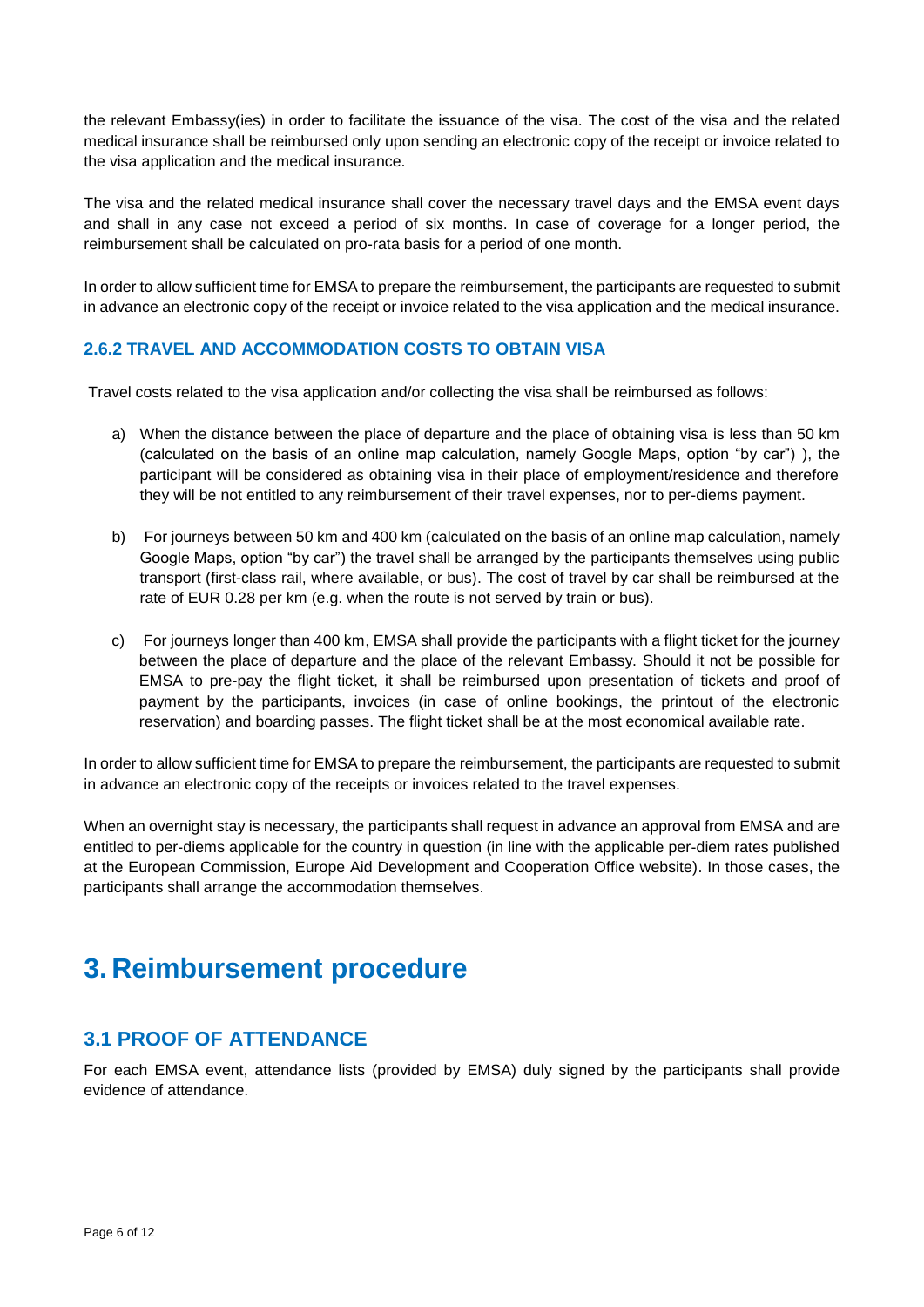#### <span id="page-6-0"></span>**3.2 REIMBURSEMENT BY BANK TRANSFER**

Participants requesting reimbursement of costs for the first time by way of bank transfer are requested to forward a duly completed legal entity form and bank identification form to EMSA before the start of the event. The forms shall be sent to the participants together with the Invitation Letter and are available at:

[Legal Entity Form \(LEF\)](http://ec.europa.eu/budget/contracts_grants/info_contracts/legal_entities/legal-entities_en.cfm)

[Bank Account](http://ec.europa.eu/budget/contracts_grants/info_contracts/financial_id/financial-id_en.cfm) Form (BAF)

### <span id="page-6-1"></span>**3.3 DEADLINE FOR REIMBURSEMENT REQUESTS**

participants shall submit an Expenses Reimbursement Form (Annex II), duly completed and including all requested supporting documents, within 30 calendar days after the final day of the EMSA event. Requests for reimbursement or supporting documents received after this deadline may be rejected and EMSA may decide not to reimburse the related expenditure.

#### <span id="page-6-2"></span>**3.4 PAYMENTS**

Reimbursement of expenses shall be executed by bank transfer in Euro to a single bank account within 30 days from receipt of a reimbursement request and all supporting documents. EMSA will make any conversion between the Euro and another currency at the daily Euro exchange rate published in the Official Journal of the European Union, or failing that, at the monthly accounting exchange rate, as established by the European Commission and published on the official webpage applicable on the day of the invoice or receipt date.

#### <span id="page-6-3"></span>**3.5 INFORMATION**

Participants shall be informed in advance of the applicable Rules, the procedures, applicable per-diem rates and of any forms to be completed.

## <span id="page-6-4"></span>**4. Liability**

EMSA shall not be liable for any material, non-material or physical damage suffered by invited participants or those responsible for accompanying disabled participants in the course of their journey to or stay where the EMSA event is held, unless such harm is directly attributable to the EMSA.

In case of travel by private motor vehicle the owner, holder and/or driver of the vehicle shall be fully liable for any damage incurred in relation to the operation of the vehicle according to general legislation in place. No moral, material or bodily harm incurred in relation to the use of a private motor vehicle may be subject to a claim against EMSA.

# <span id="page-6-5"></span>**5. Applicable rules**

Rules applicable for the reimbursement will be those in force at the date of the invitation letter.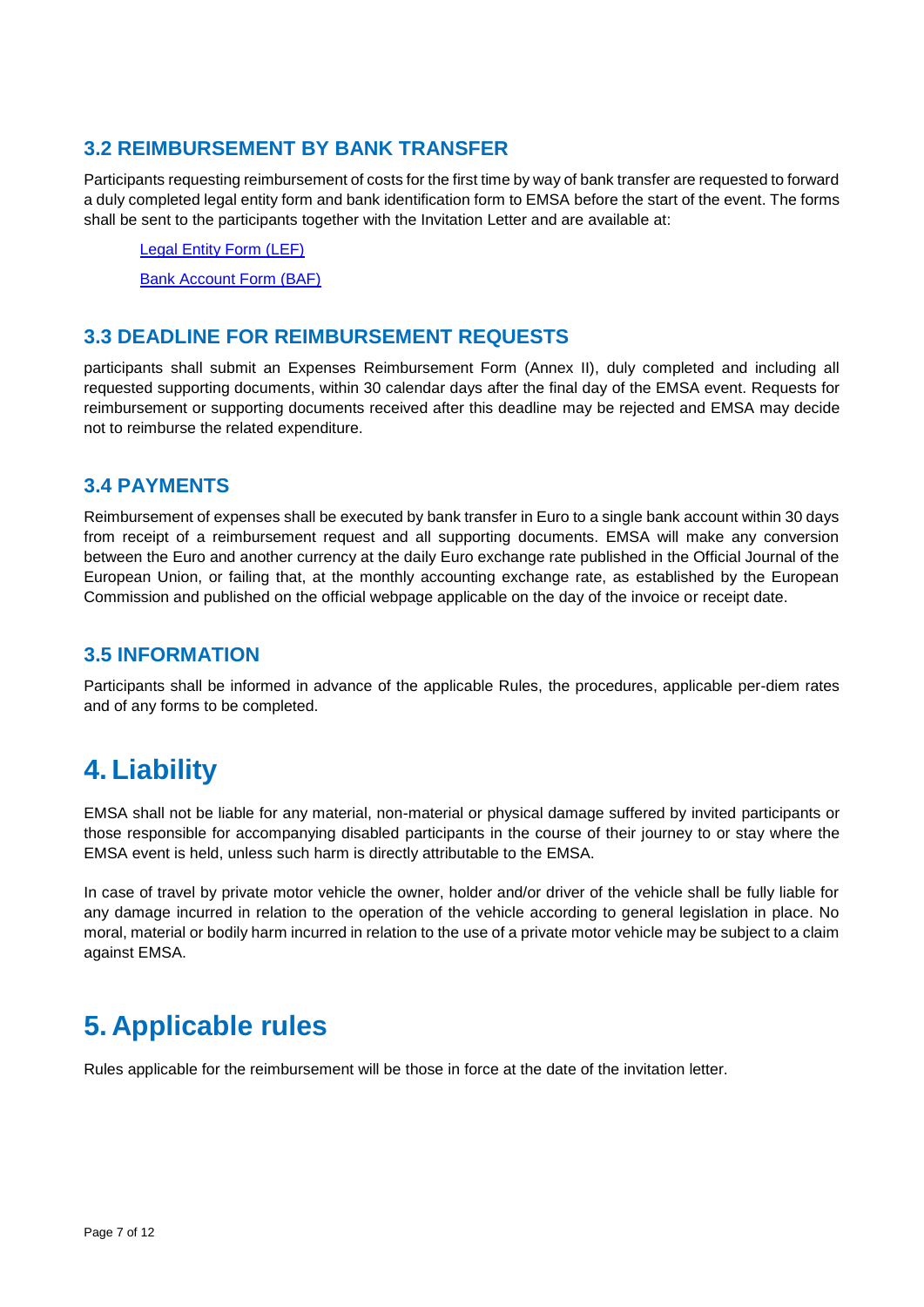## <span id="page-7-0"></span>**Annexes**

### <span id="page-7-1"></span>**ANNEX I EXPENSES REIMBURSEMENT FORM – BY CHEQUE**

## **Expenses Reimbursement Form**

## **Participants in events under ENP projects reimbursed by cheque**

| Full name    |  |
|--------------|--|
| Position     |  |
| Organisation |  |
| Country      |  |

| Dates:                                                                      |  |                                     |          |                                    |                  | Number of nights:                       |  |  |
|-----------------------------------------------------------------------------|--|-------------------------------------|----------|------------------------------------|------------------|-----------------------------------------|--|--|
| ∐ air<br>Means of transport:                                                |  |                                     | rail/bus | $\Box$ private car<br>$\mathbf{L}$ |                  | other (please specify) _____            |  |  |
| Number of kilometres:<br>Travel to the airport:                             |  |                                     |          |                                    |                  |                                         |  |  |
| Journey itinerary and flight schedule: As per Annex I to this Form          |  |                                     |          |                                    |                  |                                         |  |  |
| Accommodation:<br>$\Box$ hotel prepaid by EMSA<br>hotel paid by participant |  |                                     |          |                                    |                  |                                         |  |  |
| Travel for Visa:                                                            |  | $\Box$ air (>400km) $\Box$ rail/bus |          | $\Box$ private car                 |                  | other (please specify) _____<br>$\perp$ |  |  |
| Visa:                                                                       |  |                                     |          |                                    | Number of nights |                                         |  |  |

I the undersigned, declare that the copies which I present as evidence of the reimbursable costs conform to the originals in my possession. Should those originals be requested by EMSA I will make them available to EMSA as soon as possible. All of the above statements are true and accurate, No reimbursement of the abovementioned costs will be claimed from another source.

…………………………………

Date and signature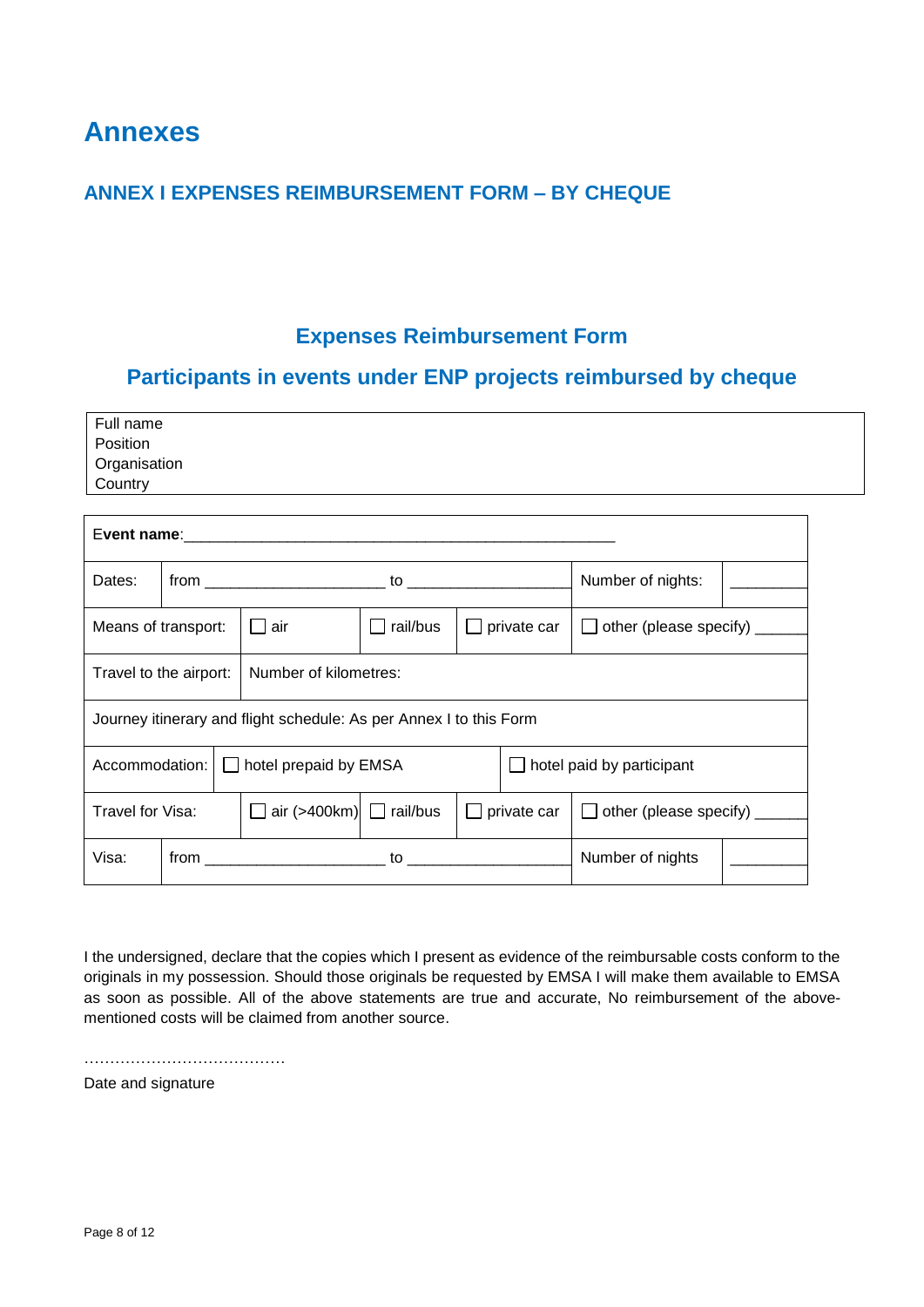#### **Preliminary calculation of Reimbursement (subject to financial verification and approval of the AO):**

| Entitlement                                                      |               | Currency | Exchange rate* | <b>EUR</b> |
|------------------------------------------------------------------|---------------|----------|----------------|------------|
| Visa<br>(2.6.1 of the Rules)                                     | [amount]      | XXX      | [rate]         | [amount]   |
| Insurance<br>(2.6.1 of the Rules)                                | [amount]      | XXX      | [rate]         | [amount]   |
| Travel to obtain visa<br>(2.6.2 of the Rules)                    | [amount]      | XXX      | [rate]         | [amount]   |
|                                                                  |               |          |                |            |
| Per-diems [country 1 - place of event]<br>(2.3 of the Rules)     | $[rate]^{**}$ | х        | Overnights     | [amount]   |
| Deduction prepaid accomodation [country 1]<br>(2.4 of the Rules) | [amount]      | Х        | Overnights     | [amount]   |
| Per-diems [country 2 - other]<br>(2.3 and 2.6.2 of the Rules)    | $[rate]^{**}$ | χ        | Overnights     | [amount]   |
| Deduction prepaid accomodation [country 2]<br>(2.3 of the Rules) | [amount]      | Χ        | Overnights     | [amount]   |
|                                                                  |               |          | Total          | [amount]   |
|                                                                  |               |          |                |            |

\* The InforEuro rate corresponding to the month of the invoice, published on the **official webpage** of the European Commission.

\*\* The per-diem rates published on the *official webpage* of the European Commission, DG International Cooperation and Development.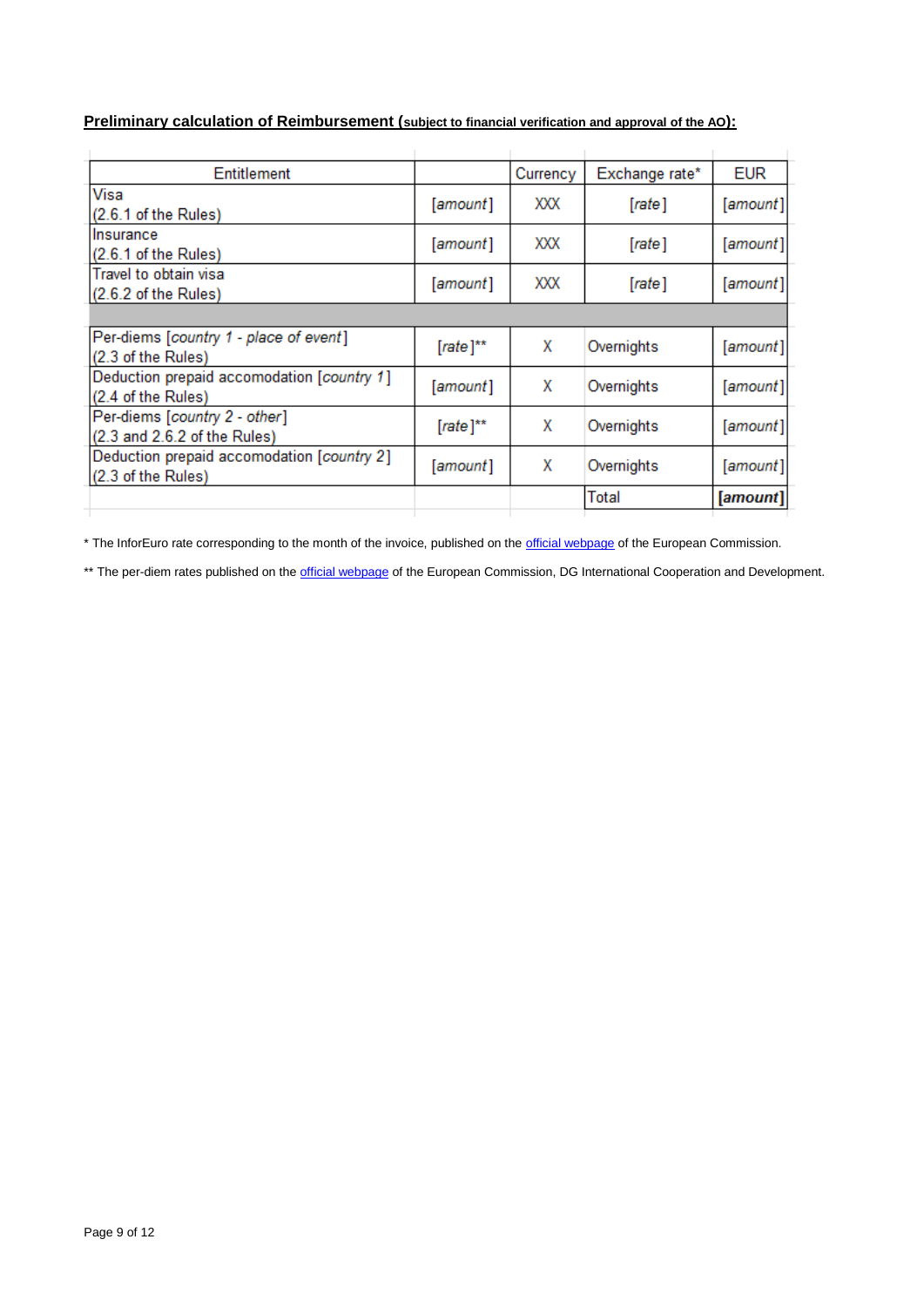## <span id="page-9-0"></span>**ANNEX II EXPENSES REIMBURSEMENT FORM – BY BANK TRANSFER**

## **Expenses Reimbursement Form**

## **Participants in events under ENP projects reimbursed by bank transfer**

| <br>'arne.<br>ונור | , <b>. .</b> .<br>ne. |  |
|--------------------|-----------------------|--|
| ;ountr∨:           | .<br>D,<br>sition:    |  |

| <b>Bank Account form provided</b>       | <b>Legal Entity form provided</b>       |  |  |
|-----------------------------------------|-----------------------------------------|--|--|
| $\Box$ no, completed form attached      | $\Box$ no, completed form attached      |  |  |
| $\Box$ yes, already provided previously | $\Box$ yes, already provided previously |  |  |
| Please re-confirm:<br>Account holder    | <b>LEF ABAC number:</b>                 |  |  |
| Bank account No.                        | <b>BAF ABAC number:</b>                 |  |  |

| Event name:                                                        |         |                                     |          |                                                     |  |                                                         |  |
|--------------------------------------------------------------------|---------|-------------------------------------|----------|-----------------------------------------------------|--|---------------------------------------------------------|--|
| Dates:                                                             |         |                                     |          |                                                     |  |                                                         |  |
| Means of transport:                                                |         | air travel                          | rail/bus | private car<br>$\Box$ other (please specify) $\Box$ |  |                                                         |  |
| Number of kilometres:<br>Travel to the airport                     |         |                                     |          |                                                     |  |                                                         |  |
| Journey itinerary and flight schedule: As per Annex I to this Form |         |                                     |          |                                                     |  |                                                         |  |
| Accommodation:                                                     | $\perp$ | hotel prepaid by EMSA               |          |                                                     |  | $\Box$ hotel paid by participant                        |  |
| <b>Travel for Visa</b>                                             |         | $\Box$ air (>400km) $\Box$ rail/bus |          |                                                     |  | $\Box$ private car $\Box$ other (please specify) $\Box$ |  |
|                                                                    |         |                                     |          | Number of nights:                                   |  |                                                         |  |

I the undersigned, declare that the copies which I present as evidence of the reimbursable costs conform to the originals in my possession. Should those originals be requested by EMSA I will make them available to EMSA as soon as possible. All of the above statements are true and accurate, No reimbursement of the above-mentioned costs will be claimed from another source.

…………………………………

Date and signature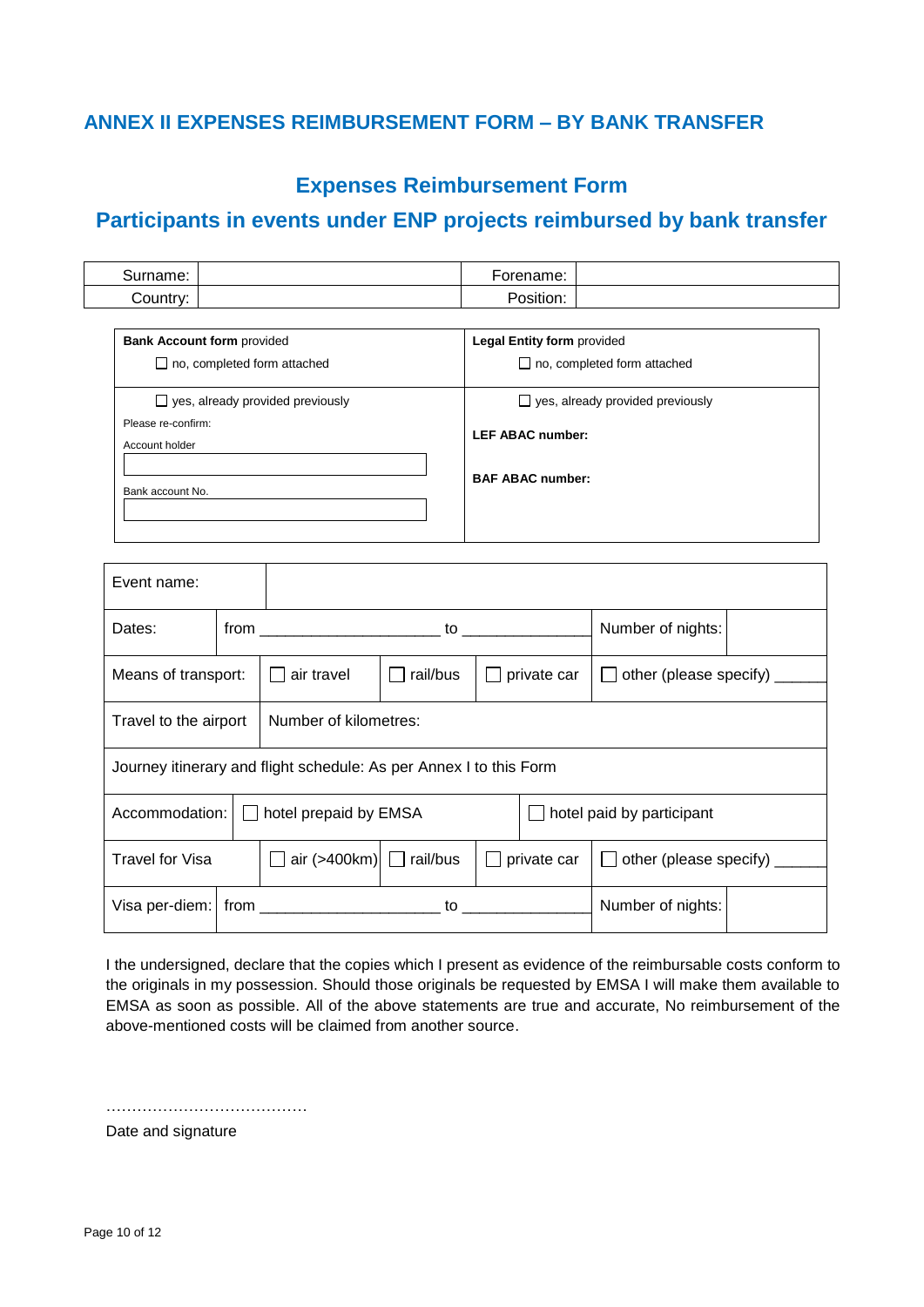#### **Preliminary calculation of Reimbursement (subject to financial verification and approval of the AO):**

| Entitlement                                                                |               | Currency | Exchange rate* | <b>EUR</b> |
|----------------------------------------------------------------------------|---------------|----------|----------------|------------|
| Visa<br>$(2.6.1$ of the Rules)                                             | [amount]      | XXX      | [rate]         | [amount]   |
| llnsurance<br>(2.6.1 of the Rules)                                         | [amount]      | XXX      | [rate]         | [amount]   |
| Travel to obtain visa<br>(2.6.2 of the Rules)                              | [amount]      | XXX      | [rate]         | [amount]   |
|                                                                            |               |          |                |            |
| Per-diems [country 1 - place of event]<br>(2.3 of the Rules)               | $[rate]^{**}$ | х        | Overnights     | [amount]   |
| Deduction prepaid accomodation [country 1]<br>$(2.4 \text{ of the Rules})$ | [amount]      | X        | Overnights     | [amount]   |
| Per-diems [country 2 - other]<br>(2.3 and 2.6.2 of the Rules)              | $[rate]^{**}$ | Х        | Overnights     | [amount]   |
| Deduction prepaid accomodation [country 2]<br>(2.3 of the Rules)           | [amount]      | х        | Overnights     | [amount]   |
|                                                                            |               |          | Total          | [amount]   |
|                                                                            |               |          |                |            |

\* The InforEuro rate corresponding to the month of the invoice, published on the **official webpage** of the European Commission.

\*\* The per-diem rates published on the *official webpage* of the European Commission, DG International Cooperation and Development.